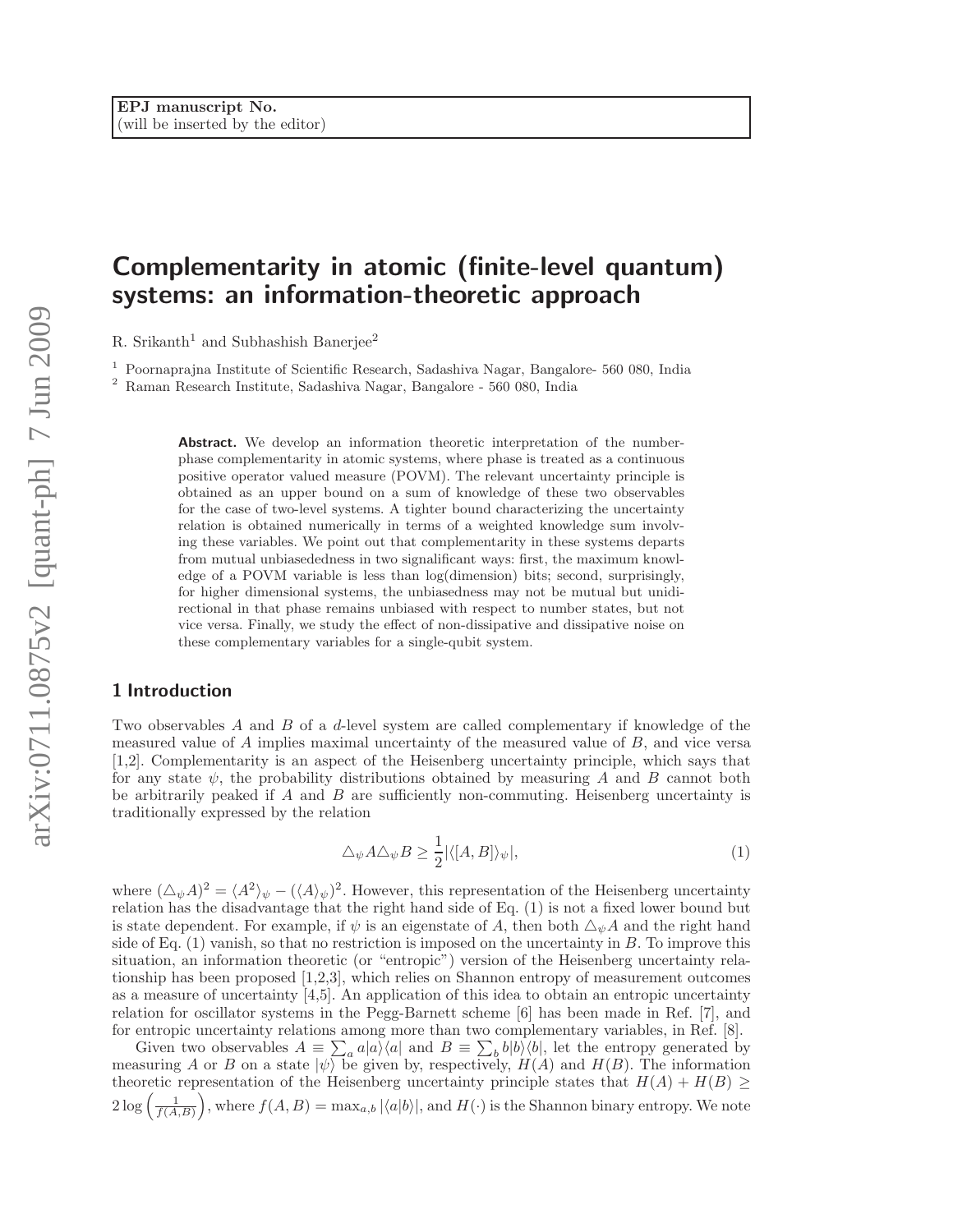that  $f(A, B) \geq d^{-1/2}$ , where d is the (finite) dimension of the system. A pair of observables, A and B, for which  $f(A, B) = d^{-1/2}$  are said to form mutually unbiased bases (MUB) [9,10]. Thus, any  $|a\rangle$  is an equal amplitude superposition in the basis  $\{|b\rangle\}$  and vice versa. Conventionally, two Hermitian observables are called complementary only if they are mutually unbiased. Given a mutually unbiased pair of Hermitian observables,  $A$  and  $B$ , the Heisenberg uncertainty relation takes the form

$$
H(A) + H(B) \ge \log d. \tag{2}
$$

A further advantage of the entropic version of the uncertainty principle over (1) is that unlike the latter, it is insensitive to eigenvalue relabeling, and depends only on the probability distribution obtained by measuring  $A$  or  $B$  on a given state [3].

Even the information theoretic representation  $(2)$  may not in general be suitable if A or B is not discrete, because the continuous analog of  $H(A)$ , which is  $H_c(p) \equiv -\int_x dx p(x) \log[p(x)]$ , is not positive definite, as can be seen from the case where the probability distribution is given by  $p(x) = 2$  for  $x \in [0, \frac{1}{2}]$  and  $p(x) = 0$  for  $x \in (\frac{1}{2}, 1]$ , where we find  $H_c(p) = -\log 2$ . It is well possible that this pathological behaviour does not afflict classes of physical states of interest. In particular, we verified this in the case of the phase distribution of two- and fourlevel atomic systems. However, we are not aware that this is generically true. In any case, this potential problem can be generally overcome if the uncertainty principle is expressed in terms of relative entropy (also called Kullbäck-Leibler divergence, which is always positive) [11], instead of Shannon entropy. An example of where this finds application would be when one of the observables, say  $A$ , is bounded, and its conjugate  $B$  is described not as a Hermitian operator but as a continuous-valued POVM. An instance of this kind, considered below in detail, is the number and phase of an atomic system. Here we show that the relative entropic definition can be used to express complementarity of number and phase, where the notion of complementarity is extended to accomodate POVMs. We thus makes this intuitive notion more concrete. Here the 'number' variable is analogous to energy in oscillator systems (in the sense of having discrete eigenvalues with fixed difference between consecutive values) and amplitude of light field (eg., a laser, in the sense of being conjugate to a phase variable). We note that recourse to relative entropy is not necessary for a POVM of discrete variables [12], since Shannon entropy is well defined in this case.

The quantum description of phases [13] has a long history [6,14,15,16,17,18]. Pegg and Barnett [6], following Dirac [14], carried out a polar decomposition of the annihilation operator and defined a Hermitian phase operator in a finite-dimensional Hilbert space. In their scheme, the expectation value of a function of the phase operator is first carried out in a finite-dimensional Hilbert space, and then the dimension is taken to the limit of infinity. However, it is not possible to interpret this expectation value as that of a function of a Hermitian phase operator in an infinite-dimensional Hilbert space [19,20]. To circumvent this problem, the concept of phase distribution for the quantum phase has been introduced [19,21]. In this scheme, one associates a phase distribution to a given state such that the average of a function of the phase operator in the state, computed with the phase distribution, reproduces the results of Pegg and Barnett.

An interesting question to ask is how mutually unbiased observables behave in the presence of noise. Intuitively, one would expect that the uncertainty or entropy of each observable should be non-decreasing under the effect of noise. However, this is not generally true, as seen for example in the case of a quantum deleter [22,23], where uncertainty in the computational basis vanishes asymptotically during a qubit's dissipative interaction with a vacuum bath. Here we study number and phase of atomic systems subjected to both non-dissipative and dissipative noise. Noise can be thought of as a manifestation of an open system effect [24]. The total Hamiltonian is  $H = H_S + H_R + H_{SR}$ , where S stands for the system, R for the reservoir and  $SR$  for the system-reservoir interaction. The evolution of the system of interest  $S$  (in this case the atomic system) is studied taking into account the effect of its environment  $R$ , through the SR interaction term, making the resulting dynamics non-unitary. The open system effects can be broadly classified into non-dissipative, corresponding to the case where  $[H_S, H_{SR}] = 0$ resulting in decoherence without dissipation or dissipative, corresponding to the case where  $[H<sub>S</sub>, H<sub>SR</sub>] \neq 0$  resulting in decoherence along with dissipation [25].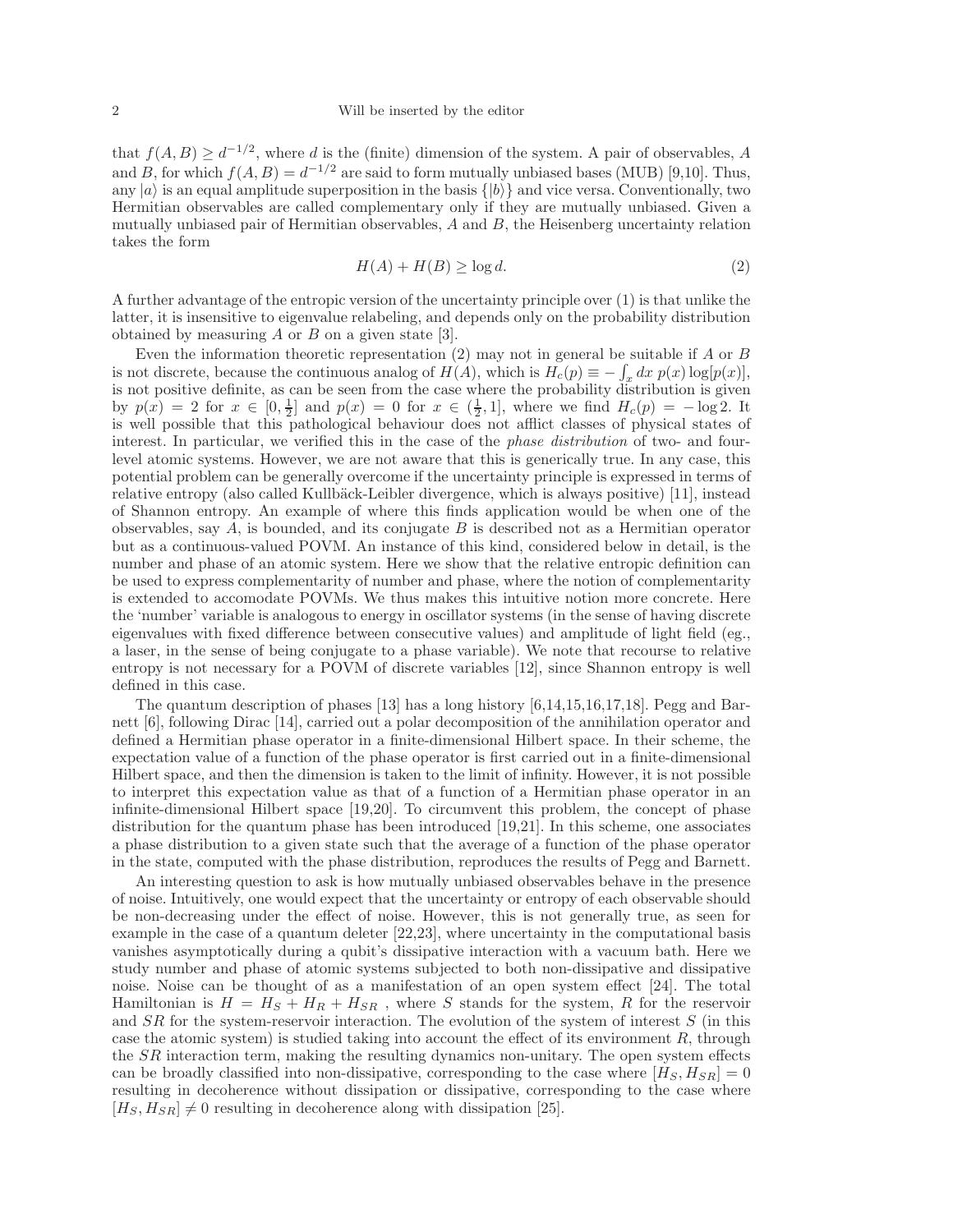A class of observables that may be measured repeatedly with arbitrary precision, with the influence of the measurement apparatus on the system being confined strictly to the conjugate observables, is called quantum non-demolition (QND) or back-action evasive observables [26,27,28,29]. Such a measurement scheme was originally introduced in the context of the detection of gravitational waves [30,31]. The non-dissipative open system effect described above would be a QND effect. Since they describe dephasing without dissipation, a study of phase diffusion in such a situation would be important from the context of a number of experimental situations. A study of the quantum phase diffusion in a number of QND systems was carried out in Ref. [32] using the phase distribution approach. In Ref. [23], the above study was extended to include the effect of dissipation on phase diffusion. This would be under the rubric of a dissipative open system effect, described above.

In this paper we study three broad, related problems: first, we formulate a novel characterization of the Heisenberg uncertainty relationship in terms of Kullbäck-Leibler divergence (or relative entropy). Second, we motivate it by applying it to a study of complementarity in an angular momentum system, which involves a continuous variable POVM; lastly, we study the behavior of complementary variables when subjected to dissipative and non-dissipative (purely dephasing) noise.

The plan of the paper is as follows. In Section 2, we introduce the concept of phase distribution in an atomic system which would be used subsequently. In Section 3, we motivate and develop an information theoretic representation of complementarity as applied to a two-level atomic system, with a brief discussion of a four-level atomic system. Since any system of interest would, inevitably, be surrounded by an environment which would effect its dynamics, it is of relevance to discuss the above ideas of complementarity in the context of open quantum systems. We do this in Section 4 by recapitulating relevant work [23,25,32,33,34] on open quantum systems, of relevance here. Section 4.1 deals with the non-dissipative open system effect, described by the phase damping channel [4,25,32,33], and Section 4.2 discusses the dissipative open system effect, described by the squeezed generalized amplitude damping channel [33,34]. The reason for the above terminologies is the connection of the dynamics generated by these processes with the noise effects pertinent to quantum information [33]. For completeness, we relegate some technical details pertaining to these noisy channels to Appendix A and B, where the physical processes underlying these channels are also briefly discussed. In Section 5 we make our conclusions and discuss some open questions coming out of our work.

#### 2 Phase distribution

It is not possible to interpret the expectation value of a function of the phase operator, in the Pegg and Barnett scheme [6], as the expectation value of a function of a Hermitian phase operator in an infinite-dimensional Hilbert space [19,20]. This motivates the introduction of the phase distribution for oscillator systems [19,21]. Interestingly, the concept of phase distribution can also be extended to atomic systems [35], which we study here . The phase distribution  $\mathcal{P}(\phi)$ ,  $\phi$  being related to the phase of the dipole moment of the system, is given by

$$
\mathcal{P}(\phi) = \frac{2j+1}{4\pi} \int_0^{\pi} d\theta \sin(\theta) Q(\theta, \phi), \tag{3}
$$

where  $P(\phi) > 0$  and is normalized to unity, i.e.,  $\int_0^{2\pi} d\phi P(\phi) = 1$ . In the above, j is the angular momentum of the atomic system. The quantity  $\phi$  is important in the context of atomic coherences and the interferometry based on such coherences [35]. Here  $Q(\theta, \phi)$  is defined as

$$
Q(\theta, \phi) = \langle \theta, \phi | \rho^s | \theta, \phi \rangle, \tag{4}
$$

where  $|\theta, \phi\rangle$  are the atomic coherent states [36,37] given by an expansion over the Wigner-Dicke states [38], which are the simultaneous eigenstates of the angular momentum operators  $J^2$  and  $J_Z$ , as

$$
|\theta,\phi\rangle = \sum_{m=-j}^{j} \left(\frac{2j}{j+m}\right)^{\frac{1}{2}} (\sin(\theta/2))^{j+m} (\cos(\theta/2))^{j-m} |j,m\rangle e^{-i(j+m)\phi}.
$$
 (5)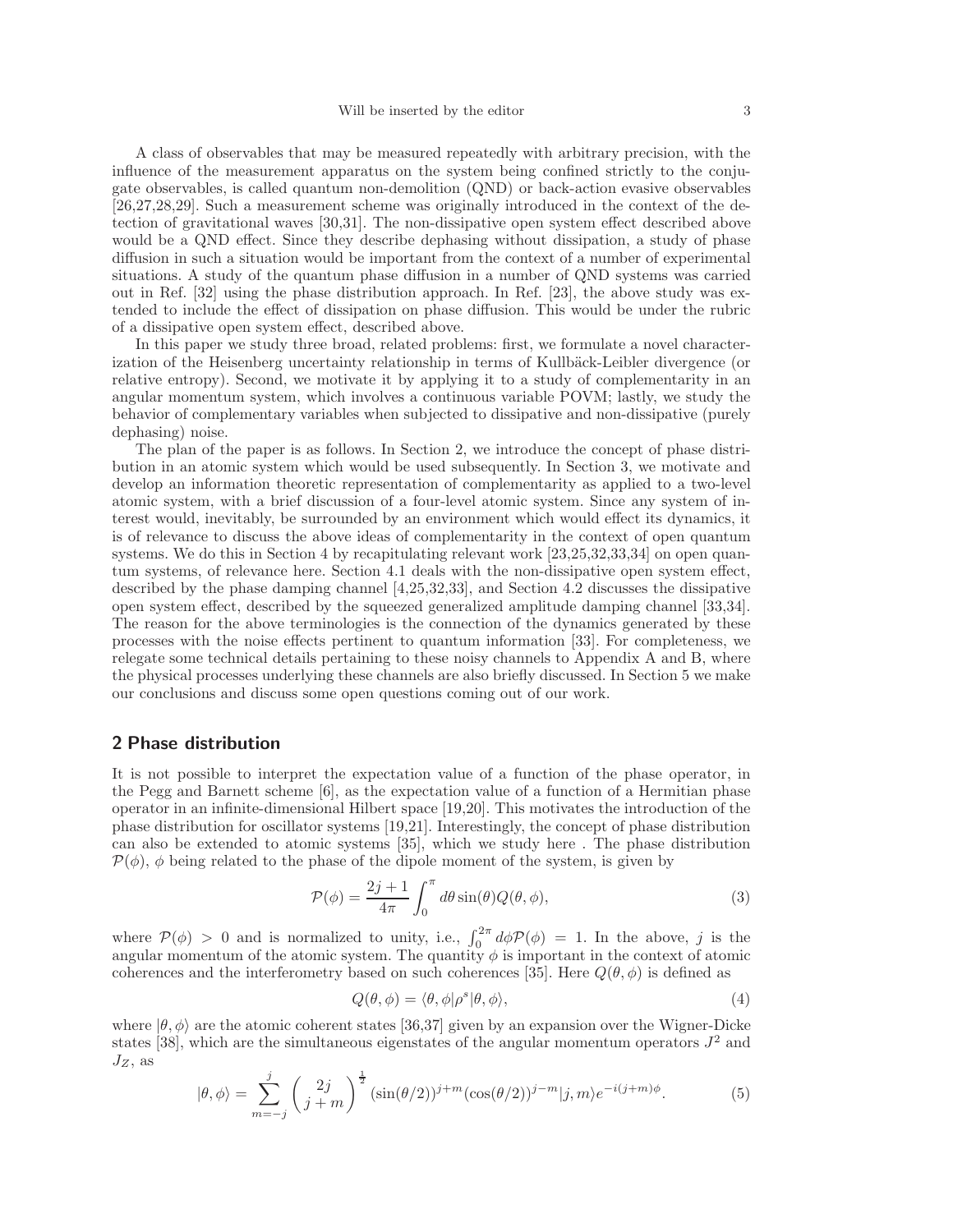#### 4 Will be inserted by the editor

It can be shown that the angular momentum operators  $J_{\xi}, J_{\eta}$  and  $J_{\zeta}$  (obtained by rotating the operators  $J_x, J_y$  and  $J_z$  through an angle  $\theta$  about an axis  $\hat{n} = (\sin \phi, -\cos \phi, 0)$ , being mutually non-commuting, obey an uncertainty relationship of the type  $\langle J_{\xi}^2 \rangle \langle J_{\eta}^2 \rangle \geq \frac{1}{4} \langle J_{\zeta}^2 \rangle$ . Atomic coherent states (obtained by rotating the Wigner-Dicke states via  $\theta$  and  $\phi$  as above) are precisely those states that saturate this bound, from which the name is derived [35]. For two level systems, they exhaust all pure states, whereas for larger dimensions, this is no longer true. Using Eq. (4) in Eq. (3), with insertions of partitions of unity in terms of the Wigner-Dicke states, we can write the phase distribution function as [32]

$$
\mathcal{P}(\phi) = \frac{2j+1}{4\pi} \int_0^{\pi} d\theta \sin \theta \sum_{n,m=-j}^j \langle \theta, \phi | j, n \rangle \langle j, n | \rho^s(t) | j, m \rangle \langle j, m | \theta, \phi \rangle.
$$
 (6)

The phase distribution  $\mathcal{P}(\phi)$ , taking into account the environmental effects, have been studied in detail for QND as well as dissipative systems in [32,23] for physically interesting initial conditions of the system  $S$ , i.e., (a). Wigner-Dicke state, (b). atomic coherent state and (c). atomic squeezed state.

# 3 Information theoretic representation of complementarity

The relative entropy associated with a discrete distribution  $f(i)$  with respect to a distribution  $g(j)$  defined over the same index set, is given by

$$
S(f||g) = \sum_{j} f(j) \log \left(\frac{f(j)}{g(j)}\right). \tag{7}
$$

It can be thought of as a measure of 'distance' of distribution  $f$  from distribution  $g$  in that  $S(f||g) \geq 0$ , where the equality holds if and only if  $f(j) = g(j)$  [4]. Consider random variable F with probability distribution f. We will define  $R(F)$  as the relative entropy of f with respect to the uniform distribution  $\frac{1}{d}$ , i.e.,

$$
R(F) \equiv R[f(j)] = \sum_{j} f(j) \log(df(j)).
$$
\n(8)

As a measure of distance from a uniform distribution, which has maximal entropy,  $R(F)$  can be interpreted as a measure of knowledge, as against uncertainty, of the random variable described by distribution f. The following theorem re-casts Heisenberg uncertainty principle in terms of relative entropy.

Theorem 1 Given two mutually unbiased Hermitian observables A and B, the uncertainty relation (2) is equivalent to

$$
R(A) + R(B) \le \log d,\tag{9}
$$

where d is the (finite) dimension of the system.

**Proof.** Let the distribution obtained by measuring A and B on a given state be, respectively,  $\{p_i\}$  and  $\{q_k\}$ . The l.h.s is given by

$$
S\left(A||\frac{1}{d}\right) + S\left(B||\frac{1}{d}\right) = \sum_{j} p_j \log(dp_j) + \sum_{k} q_k \log(dq_k)
$$

$$
= -[H(A) + H(B)] + 2\log d \tag{10}
$$

$$
\leq -2\log\left(\frac{1}{f(A,B)}\right) + 2\log d. \tag{11}
$$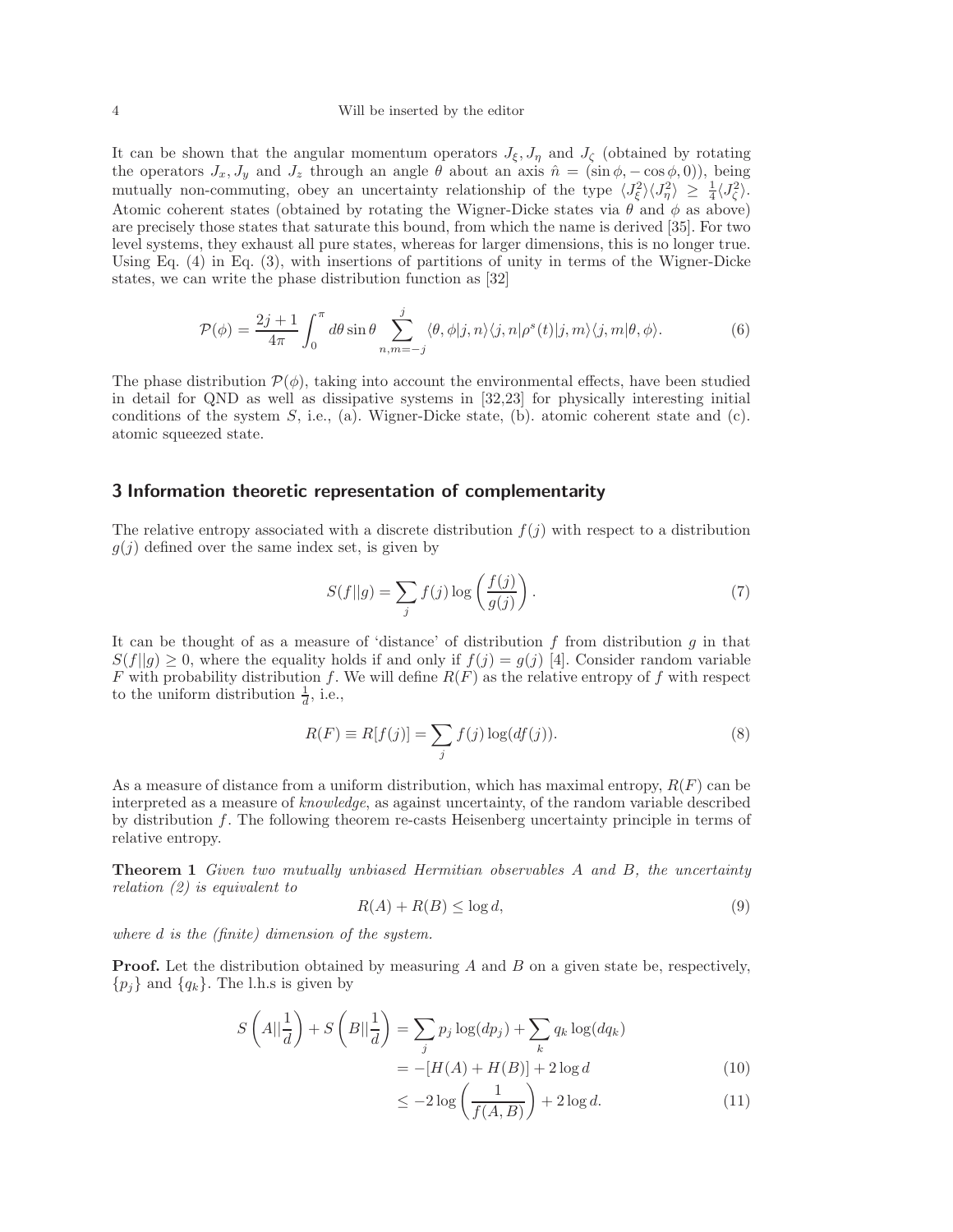This is the general result for any two non-commuting Hermitian observables. If A and B are mutually unbiased, then  $f(A, B) = d^{-\frac{1}{2}}$ , and the theorem follows. It follows from the concavity of  $H$ , and thus from the convexity of  $R$ , that the inequality Eq. (9) derived for pure states holds also for mixed states.

Physically, Eq.  $(9)$  expresses the fact that simultaneous knowledge of A and B is bounded above by  $\log d$ . This is in contrast to inequality (2), which is bounded below, being a statement on the sum of ignorances or uncertainties. Both are equivalent ways of expressing the fact that the probability distributions obtained by measuring  $A$  and  $B$  on several identical copies of a given state cannot both peak simultaneously.

In terms of  $R$ , two Hermitian observables  $A$  and  $B$  of a  $d$ -level system are called mutually unbiased if the maximal knowledge of the measured value of  $A$ , given by  $\log d$  bits, implies minimal knowledge of the measured value of B, given by 0 bits, and vice versa. In anticipation of the introduction of POVMs instead of Hermitian observables, we will find it convenient to weaken the definition of mutual unbiasedness and call two variables  $A$  and  $B$  (of which one or both of them may be a POVM) as quasi-mutually unbiased if the maximal knowledge of the measured value of A implies minimal knowledge of the measured value of B, and vice versa. The maximum knowledge no longer being  $\log d$  bits, but lesser, the pair A and B may be called quasi-mutually unbiased bases (quasi-MUB's), an extension of the concept of MUB from the case of orthonormal bases to that of non-orthonormal bases.

If two observables are not mutually unbiased, then  $\log d$  does not bound from above the knowledge sum  $R_T \equiv R(A) + R(B)$ , and there exist states such that the corresponding sum satisfies  $R_T > \log d$ . Intuitively, this is because in the case of two observables that are not mutually unbiased, knowledge of the two observables pertaining to a given state may simultaneously peak. For example, consider the qubit observables  $\sigma_z$  and  $\mathbf{n} \cdot \sigma$  in the Hilbert space  $\mathbb{C}^2$ , where  $n = (\sin \theta, 0, \cos \theta)$  and  $\sigma$  is the vector of Pauli matrices. It can be seen using Eq. (10) that any eigenstate of  $\mathbf{n} \cdot \sigma$  corresponds to the knowledge sum  $R_T = 2 - H(\cos^2(\theta/2))$ . This sum is greater than one, except for  $\theta = \pi/2$ , which corresponds to the mutually unbiased observable  $\sigma_x$ .

Eq. (7) has a natural extension to the continuous case, given by

$$
S(f||g) = \int dp f(p) \log \left(\frac{f(p)}{g(p)}\right). \tag{12}
$$

As in the discrete case, we define  $R(f)$  as relative entropy setting  $g(p)$  to a continuous constant function. In particular, the relative entropy of  $\mathcal{P}(\phi)$  with respect to a uniform distribution  $\frac{1}{2\pi}$ [32,23] over  $\phi$  is given by the functional

$$
R[\mathcal{P}(\phi)] = \int_0^{2\pi} d\phi \; \mathcal{P}(\phi) \log[2\pi \mathcal{P}(\phi)],\tag{13}
$$

where the  $log(.)$  refers to the binary base.

We define minimum entropy states with respect to an observable as states that yield the minimum entropy when the observable is measured on them. In the context of relative entropy, these states can be generalized to what may be called maximum knowledge (MXK) states, which are applicable even when the measured variable is continuous. For projector valued measurements (PVMs), clearly any eigenstate is a MXK state, with a corresponding entropy of zero and knowledge  $R = \log d$ . PVMs, projectors to the eigenstates of a Hermitian operator representing an observable, satisfy three axiomatic requirements: they are positive operators that form a partition of unity; further they satisfy the orthonormalcy condition  $\hat{P}_j \hat{P}_k = \delta_{jk} \hat{P}_j$ , where  $\hat{P}_j$  is a measurement operator. The last property implies the idempotency of projectors, which captures the idea that projective measurements are repeatable. From a quantum information perspective, it is useful to consider generalized measurements in which the operator elements  $M_m$  may not be orthonormal, but satisfy the completeness condition  $\sum_m M_m^{\dagger} M_m = I$  and  $M_m^{\dagger} M_m \geq 0$ [4]. In the context of a qubit, for a generalized measurement, the knowledge corresponding to a MXK state can be less than 1, i.e.,  $R(|\text{MXK}\rangle) \leq 1$ . For a PVM, we have  $R(|\text{MXK}\rangle) = 1$ ,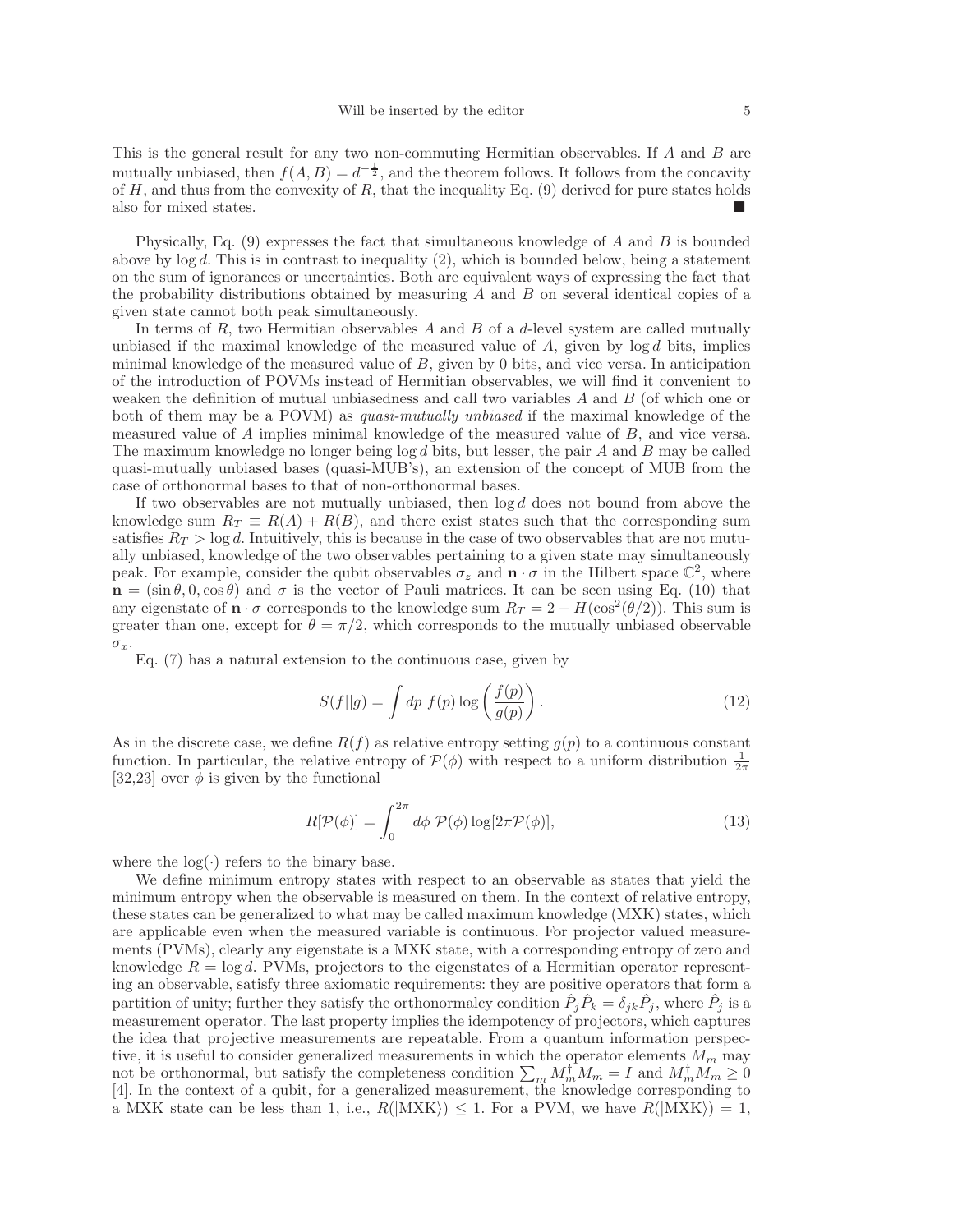whereas a POVM considered here is a measurement strategy such that  $R(|\text{MXK}\rangle) < 1$ . The reason is that whereas PVM is an orthonormal resolution of unity, a POVM forms a nonorthonormal resolution of unity [39]. POVMs are useful elsewhere, in quantum information, as general measurement strategies for optimally distinguishing states [4].

A plot of  $R_{\phi} \equiv R[\mathcal{P}(\phi)]$  for a two-level atomic system in an atomic coherent state  $|\alpha', \beta'|$ A plot of  $R_{\phi} \equiv R[P(\phi)]$  for a two-level atomic system in an atomic conerent state  $\alpha$ ,  $\beta$ ,<br>with  $P(\phi) = \frac{1}{2\pi} \left[1 + \frac{\pi}{4} \sin(\alpha') \cos(\beta' - \phi)\right]$  [32,23], is given by the dashed curve in Figure (1). We note that  $R_{\phi}$  has no dependence on β' because β' occurs in  $\mathcal{P}(\phi)$  only as the translation  $\phi - \beta'$ , and  $R_{\phi}$  is translation invariant, i.e., unchanged under the transformation  $\phi \longrightarrow \phi + \Delta$ . The maximum knowledge  $R_{\phi}$  of about 0.245 occurs at  $\alpha' = \pi/2$ . The corresponding continuous family of states  $|\pi/2, \beta'\rangle$  forms the MXK states or *quasi-eigenstates* of the phase observable. These are equatorial states on the Bloch sphere, having the form  $\frac{1}{\sqrt{2}}$  $\frac{1}{2}(|0\rangle + e^{i\phi_0}|1\rangle)$ . That  $R_\phi$  is less that 1 for these states reflects the fact that here phase  $\phi$  is a POVM.

In analogy with the oscillator case, the Wigner-Dicke or excitation states may be thought of as 'number states', thereby making  $J_z$  the 'number observable', whose distribution is  $p(m)$ , given in Eq. (14). The 'number' distribution given by

$$
p(m) = \langle j, m | \rho^{s}(t) | j, m \rangle,
$$
\n(14)

is considered as complementary to  $\mathcal{P}(\phi)$  [35]. It is of interest to ask whether they are complementary in the sense of MUBs.

In the manner of Eq. (8), we can define  $R_m \equiv R[p(m)]$  as knowledge of the number variable. We note that  $J_z$  and phase  $\phi$  have a reciprocal behavior reminiscent of MUBs: the eigenstates of  $J_z$ , i.e., Wigner-Dicke states, correspond to minimal knowledge  $R_{\phi} (= 0)$ , as seen from the dashed curve in Figure (1). This can be seen by noting that for the Wigner-Dicke states  $|j, \tilde{m}\rangle$ , the phase distribution is [32]

$$
\mathcal{P}(\phi) = \frac{2j+1}{2\pi} \left( \frac{2j}{j+\tilde{m}} \right) \mathcal{B} \left[ j+\tilde{m}+1, j-\tilde{m}+1 \right] = \frac{1}{2\pi},\tag{15}
$$

where B stands for the Beta function. Thus, it follows via Eq. (13) that the knowledge  $R_{\phi}$ vanishes. Conversely, we note that the states which minimize  $R_{\phi}$  are the Wigner-Dicke states. To see this, we observe that if  $\mathcal{P}(\phi)$  is constant, then in Eq. (6), each term in the summation, which is proportional to  $e^{i(m-n)\phi}$ , must individually be independent of  $\phi$ . Since  $\phi$  is arbitrary, this is possible only if  $m = n$ , i.e., the state  $\rho^s$  is diagonal in the Wigner-Dicke basis. Thus, MXK states of m correspond precisely to minimum knowledge (MNK) states of  $\phi$ .

The plot of relative entropy  $R_m$  for all atomic coherent states is given by the bold curve in Figure (1). The equatorial states on the Bloch sphere, the MXK of  $\phi$ , are precisely equivalent to the MNK states of m (characterized by  $R_m = 0$ ), as can be seen from comparing the dashed and bold curves in Figure (1). Thus number and phase share with MUBs the reciprocal property that maximum knowledge of one of them is simultaneous with minimal knowledge of the other, but differs from MUBs in that the maximum possible knowledge of  $\phi$  is less than  $\log(d) = 1$ bit, essentially on account of its POVM nature.

Two variables form a quasi-MUB if any MXK state of either variable is an MNK state of the other, where the knowledge of the MXK state may be less than  $\log d$  bits. Thus,  $J_z$  and  $\phi$ are quasi-MUB's (but not MUB's), and are complementary in the extended sense.

From the dot-dashed curve in this Figure, we numerically find an expression of the uncertainty principle to be

$$
R_T \equiv R_\phi + R_m \le 1\tag{16}
$$

for all states (pure or in general mixed) in  $\mathbb{C}^2$ , in analogy with Eq. (9). The inequality is saturated for the Wigner-Dicke states.

As an expression of the uncertainty principle, the relation (16) still leaves some room for improvement. First, it is not a tight bound. In particular, for equatorial states it permits  $R_{\phi}$ to be as high as 1, whereas as seen from the dashed curve in Figure 1, the maximum value of  $R_{\phi} \approx 0.245$ . We note that the bound cannot be tightened simply by decreasing the r.h.s, since it is saturated for Wigner-Dicke states. Further, the variable  $\phi$  takes values in the interval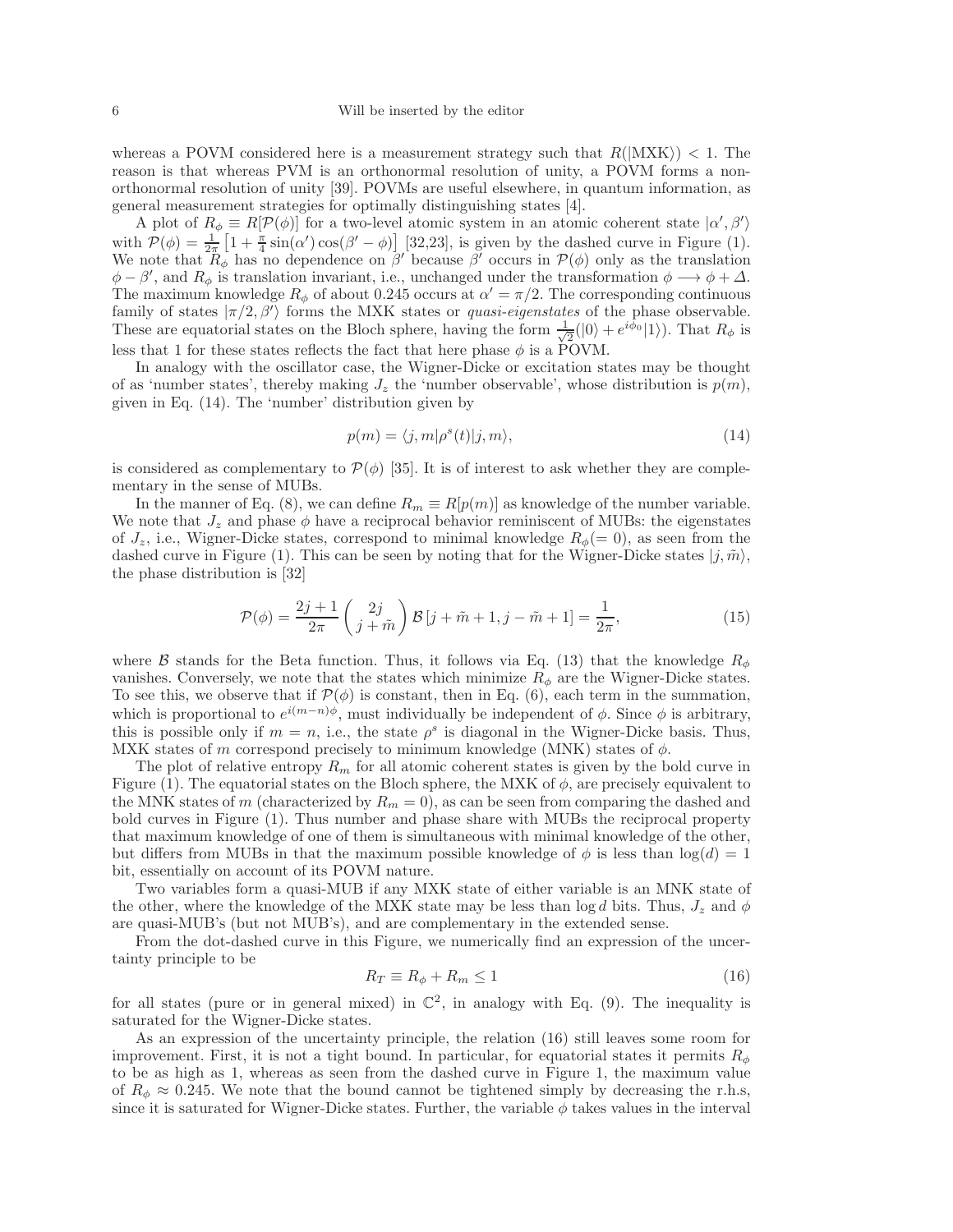

Fig. 1. Plot of knowledge R with respect to  $\alpha'$  of a qubit starting in an atomic coherent state  $|\alpha', \beta'\rangle$ . Knowledge R is symmetric with respect to  $\beta'$ , which is therefore not depicted in the figure. The individual curves are:  $R_{\phi} \equiv R[\mathcal{P}(\phi)]$  (dashed curve),  $R_m \equiv R[\mathcal{P}(m)]$  (bold curve), the knowledge sum  $R_{\phi} + R_m$  (dot-dashed) and the weighted knowledge sum  $R_S(\mu) = \mu R_{\phi} + R_m$  with  $\mu = 4.085$  (dotted curve). The maximum of  $R_{\phi}$  is not 1 but 0.245 bits, which occurs at  $\alpha' = \pi/2$ , i.e., the equatorial states on the Bloch sphere, which are thus the MXK states or quasi-eigenstates of  $\phi$ . The minimum value of  $R_{\phi} = 0$  occurs at  $\alpha' = 0$  and  $\pi$ , corresponding to the Wigner-Dicke states.

 $[0, 2\pi]$  irrespective of the dimensionality of the Hilbert space, unlike m, which takes d values. Consequently,  $R_{\phi}$ , unlike  $R_m$ , is not seen to be bounded by the dimension of the Hilbert space in a straightforward way. To see that in general  $R[p(x)]$  increases without bound, consider the probability distribution  $p(x) = x_0 > 1$  in  $x \in [0, \frac{1}{x_0}]$  and  $p(x) = 0$  in  $x \in (\frac{1}{x_0}, 1]$ , for which we find  $R(p(x)||1) = \log x_0$ .

One way to address these problems is to generalize (16) to a family of inequalities, parametrized by  $\mu > 0$ , of the form

$$
R_S(\mu) \equiv \mu R_\phi + R_m \le 1\tag{17}
$$

for all states in  $\mathbb{C}^2$ . We find that the largest value of  $\mu$  such that inequality (17) is satified over all state space is  $(r_{\phi})^{-1} \approx 4.085$ , where  $r_{\phi}$  is the value of  $R_{\phi}$  for the equatorial states, the MXK states of  $\phi$ . A plot of  $R_S(1/r_\phi)$  over pure states is shown as the dotted curve in Figure 1. Comparing this with the dot-dashed curve in Figure 1, we find that  $R_S(\mu)$  is bounded more tightly than  $R_T \equiv R_S(1)$ .

From Figure 1, we find that the two Wigner-Dicke states and all equatorial states may be regarded as coherent with respect to the number-phase pair, in that they maximize the knowledge sum and are thus closest to classical states. We note of course that this definition of state coherence differs from the conventional one for atomic states, defined with respect to angular momentum operators. Unless we use  $\mu R_{\phi}$  in place of  $R_{\phi}$ , only the Wigner-Dicke states could be called coherent in the new sense.

We now briefly extend the entropic version of complementarity to a higher spin system, which is seen to present a new feature. We consider a spin- $3/2$  (four-level) system, whose general state is given by the ansatz

$$
|\psi\rangle = r_{\alpha}e^{i\theta_{\alpha}}|\frac{3}{2}, -\frac{3}{2}\rangle + r_{\beta}e^{i\theta_{\beta}}|\frac{3}{2}, -\frac{1}{2}\rangle + r_{\gamma}e^{i\theta_{\gamma}}|\frac{3}{2}, +\frac{1}{2}\rangle + r_{\delta}|\frac{3}{2}, +\frac{3}{2}\rangle)
$$
 (18)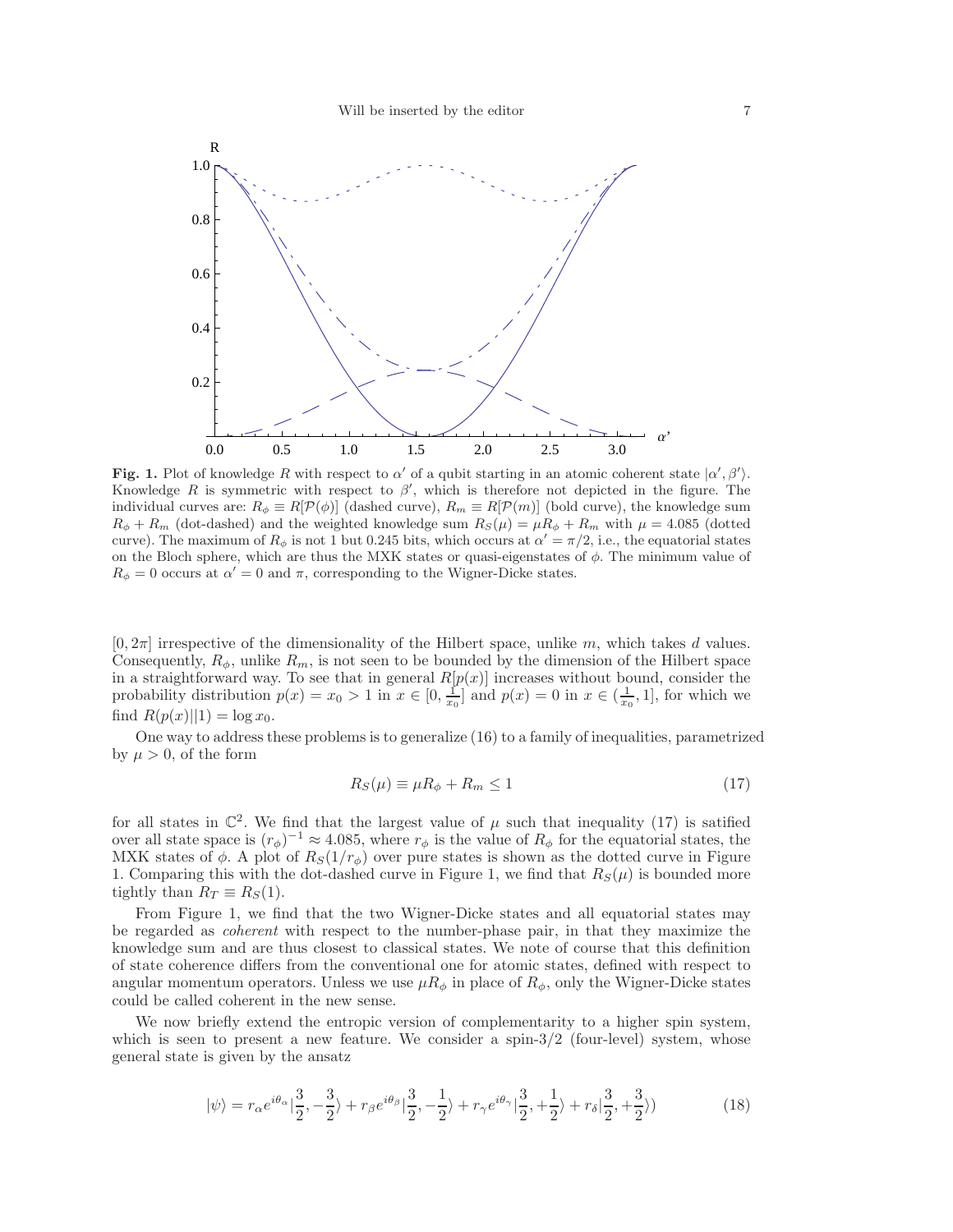where  $r_{\alpha}^2 + r_{\beta}^2 + r_{\gamma}^2 + r_{\delta}^2 = 1$ , and a global phase is omitted. Using Eq. (18) in Eq. (6), we find

$$
P(\phi) = \frac{1}{\pi} \left[ \frac{1}{2} + \left( \frac{15\pi r_{\alpha}r_{\beta}}{32\sqrt{3}} \right) \cos(\phi - \theta_{\alpha}\theta_{\beta}) + \left( \frac{r_{\alpha}r_{\gamma}}{\sqrt{3}} \right) \cos(2\phi - \theta_{\alpha}\theta_{\gamma}) + \left( \frac{3\pi r_{\alpha}r_{\delta}}{32} \right) \cos(3\phi - \theta_{\alpha}) + \left( \frac{9\pi r_{\beta}r_{\gamma}}{32} \right) \cos(\phi - \theta_{\beta} + \theta_{\gamma}) + \left( \frac{r_{\beta}r_{\delta}}{\sqrt{3}} \right) \cos(2\phi - \theta_{\beta}) + \left( \frac{15\pi r_{\gamma}r_{\delta}}{32\sqrt{3}} \right) \cos(\phi - \theta_{\gamma}) \right].
$$
\n(19)

As before, we compute 'number' knowledge  $R_m(r_\alpha, r_\beta, r_\gamma)$  using Eq. (8), and phase knowledge  $R_{\phi}(r_{\alpha}, r_{\beta}, r_{\gamma}, \theta_{\alpha}, \theta_{\beta}, \theta_{\gamma})$  using Eq. (13). It may be verified that for 'number' states (for which  $r_{\alpha}$  or  $r_{\beta}$  or  $r_{\gamma}$  or  $r_{\delta}$  is 1),  $R_{\phi} = 0$ . In fact, it may be seen from Eqs. (5), (6) and (15), that a general property of atomic systems is that a Wigner-Dicke state is equivalent to a MNK phase state in any finite dimension. On the other hand, numerically searching over all possible states of the form (18), we find that the maximum value 0.86 bits of  $R_{\phi}$  occurs at  $\Psi(r_{\alpha} = 0.36, r_{\beta} = 0.61, r_{\gamma} = 0.61, \theta_{\alpha} = \pi, \theta_{\beta} = 0, \theta_{\gamma} = \pi)$ , which is not an equal amplitude superposition of 'number' states. Thus, remarkably, for the spin-3/2 case, MXK phase states do not correspond to MNK 'number' states, even though the converse is true. We expect that this unidirectionally (as against mutually) unbiased behavior will persist even for higher spin systems. Phase and 'number' therefore do not here form a quasi-MUB as defined for the single qubit case, and may be considered complementary only in an even more weak sense. This is in contrast to the case where the observables are Hermitian, where five MUBs are known to exist in four dimensions [10].

As in the two-level case, one way to address this problem is to generalize (16) to a family of inequalities, parametrized by  $\mu_2 > 0$ , of the form

$$
R_S(\mu_2) \equiv \mu_2 R_\phi + R_m \le 2\tag{20}
$$

over all states in  $\mathbb{C}^4$ . Our strategy is to numerically search over all states of the form (18)– other than the Wiger-Dicke states, where  $R_m = 2$  and  $R_{\phi} = 0$ – in order to determine the largest value of  $\mu_2$  such that inequality (20) is just satified, i.e., the inequality must be satisfied at all points, with the equality being valid for at least one point. By this method, we find  $\mu_2 = 1.973$ with the maximum  $R_S(\mu_2)$  of 2 occuring at  $\psi_p \equiv \psi(r_\alpha = 0.24, r_\beta = 0.64, r_\gamma = 0.68, \theta_\alpha =$  $\pi, \theta_{\beta} = 0, \theta_{\gamma} = \pi$ ). As states that maximize the knowledge sum  $R_s(\mu_2)$ , we may regard  $\psi_p$  and the Wigner-Dicke states as coherent states from the viewpoint of number-phase entropy.

## 4 Application to open systems

Here we study the effect of noise coming from open quantum system effects, on the atomic number-phase complementarity developed in the previous section. The noise effects we consider come from non-dissipative as well as dissipative interactions of the atomic system  $S$  with its environment which is modelled as a bath of harmonic oscillators starting in a squeezed thermal state [25,33,34]. This enables us to consider the effect of bath squeezing on the complementarity. We briefly recapitulate previous work [23,25,32,33,34] related to the effect of various noisy channels on the 'number' and phase distributions. In Section 4.1 we consider the effect of the phase damping channel which is the information theoretic analogue of the non-dissipative open system effect [25,33] while in Section 4.2 we consider the effect of the squeezed generalized amplitude damping channel which is the information theoretic analogue of the dissipative open system effect [33,34]. Intuitively, one would expect that open system effects, like measurements, cannot increase the knowledge sum. Interestingly, we find that this is not true for certain regimes of the squeezed generalized amplitude damping channel.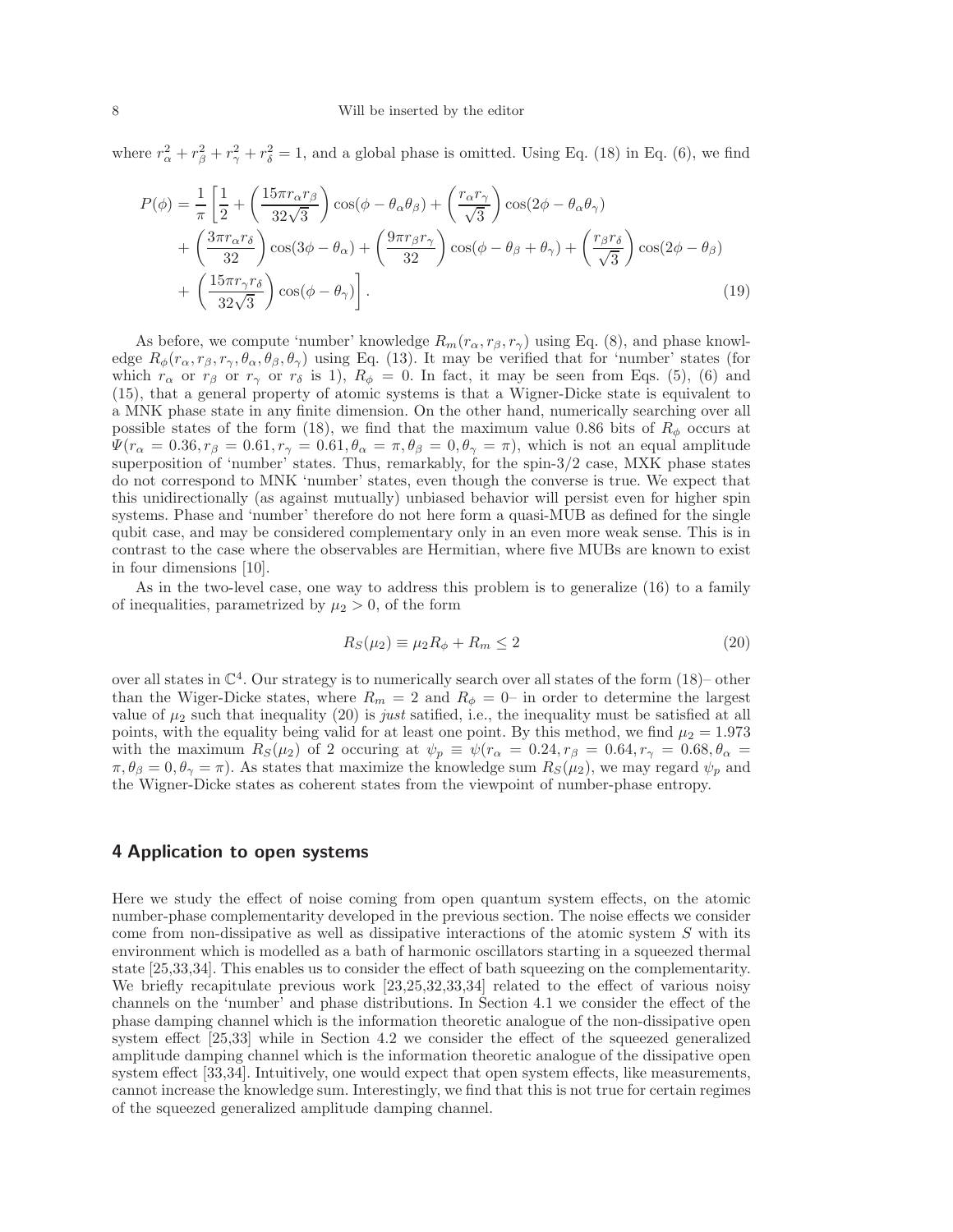#### 4.1 Phase damping channel

The 'number' and phase distributions for a qubit starting from an atomic coherent state  $|\alpha', \beta'\rangle$ , and subjected to a phase damping channel due to its interaction with a squeezed thermal bath, are [23,25,32]

$$
p(m) = {2j \choose j+m} (\sin(\alpha'/2))^{2(j+m)} (\cos(\alpha'/2))^{2(j-m)}
$$
  

$$
\mathcal{P}(\phi) = \frac{1}{2\pi} \left[ 1 + \frac{\pi}{4} \sin(\alpha') \cos(\beta' + \omega t - \phi) e^{-(\hbar\omega)^2 \gamma(t)} \right].
$$
 (21)

 $R_{\phi}$  (Eq. (13)) is invariant under the translation of  $\phi \rightarrow \phi + a$ . Setting  $a = -\beta' - \omega t$ , we find that  $R_{\phi}$  is independent of  $\beta'$ . A derivation of Eq. (21) can be found in Refs. [32,23]. For completeness, the expression for  $\gamma(t)$  in Eq. (21) is given in Appendix A and the physical process underlying the phase damping channel discussed.

Figure 2 depicts the effect of phase damping noise on the knowledge sum  $R<sub>S</sub>$ . Comparing it with the noiseless case (dotted curve in Figure 1), we find a reduction in the total knowledge  $R<sub>S</sub>$ , as expected. It follows from Eq. (21) that  $R<sub>m</sub>$  remains unaffected under the action of this channel. Thus, the effect of noise on  $R<sub>S</sub>$  is due entirely to its effect on  $R<sub>\phi</sub>$ , which decreases in the presence of noise *for all pure states* (because  $\beta'$  does not play any role and because the plot represents all possible values of  $\alpha'$ ).

Figure 2 shows that squeezing has the detrimental effect of impairing phase knowledge for all regimes of the parameter space. This is in marked contrast to the case of the squeezed generalized amplitude damping noise, discussed in Section (4.2). Thus, squeezing, like temperature, has the overall detrimental effect of impairing  $R<sub>S</sub>$ . This is consistent for the case of a QND interaction (which generates a phase damping channel [25,33]) of the system with its environment, i.e.,  $[H_S, H_{SR}] = 0$ , as also corrorborated by the observation that squeezing and temperature concurrently impair geometric phase [33] and phase diffusion [32,23] and suggests that squeezing, like temperature, should adversely affect channel capacity for phase damping noise.

#### 4.2 Squeezed generalized amplitude damping channel

The 'number' and phase distributions for a qubit starting from an atomic coherent state  $|\alpha', \beta'\rangle$ , and subjected to a squeezed generalized amplitude damping channel [34] due to its interaction with a squeezed thermal bath, are [23],

$$
p(m=1/2,t) = \frac{1}{2} \left[ \left( 1 - \frac{\gamma_0}{\gamma^{\beta}} \right) + \left( 1 + \frac{\gamma_0}{\gamma^{\beta}} \right) e^{-\gamma^{\beta}t} \right] \sin^2(\alpha'/2) + \frac{\gamma_-}{\gamma^{\beta}} \left( 1 - e^{-\gamma^{\beta}t} \right) \cos^2(\alpha'/2),\tag{22}
$$

and

$$
\mathcal{P}(\phi) = \frac{1}{2\pi} \left[ 1 + \frac{\pi}{4\alpha} \sin(\alpha') \left\{ \alpha \cosh(\alpha t) \cos(\phi - \beta') + \omega \sinh(\alpha t) \sin(\phi - \beta') - \gamma_0 \chi \sinh(\alpha t) \cos(\phi + \beta' + \phi) \right\} e^{-\frac{\gamma \beta}{2}} \right].
$$
\n(23)

A derivation of Eqs. (22) and (23) can be found in Refs. [23]. For completeness, the parameters appearing in these equations are given in Appendix B where a brief discussion of the physical process behind the squeezed generalized amplitude damping channel is also made.

Figures 3(a) and (b) depict the effect of squeezed generalized amplitude damping noise on  $\mu R_{\phi}$  (Eq. (17)), without and with bath squeezing, respectively. Comparing them with the noiseless case of Figure 1 (which, it may be noted, is unscaled by  $\mu$ ), we find as expected that noise impairs phase knowledge. However, comparing Figure 3(b) with (a), we find that squeezing has the beneficial effect of relatively improving phase knowledge for certain regimes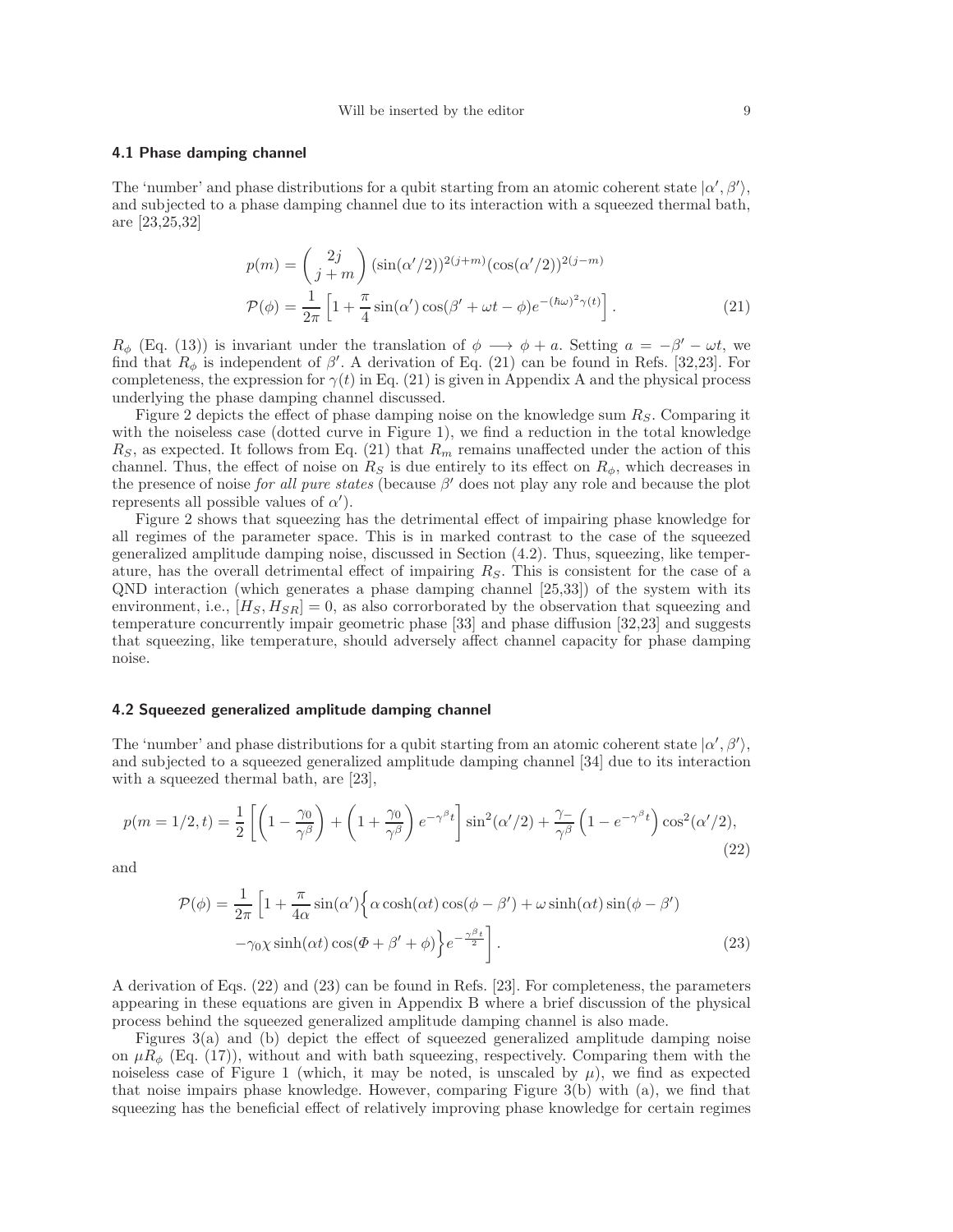

Fig. 2. Plot of  $R_S = \mu R_\phi + R_m$  for a qubit starting from an atomic coherent state  $\ket{\alpha', \beta'} = \pi/4$ , subjected to a phase damping channel, with temperature (in units where  $\hbar \equiv k_B \equiv 1$ )  $T = 2$ ,  $\gamma_0 = 0.025$ ,  $\omega_c = 100$  and  $\omega = 1.0$ , with respect to bath exposure time and bath squeezing parameters (Eq. (36))  $r = 1$  and  $a = 0.0$ . For the phase damping channel,  $R_m$  remains invariant. Both  $R_m$  and  $R_{\phi}$ , and hence  $R_S$ , are independent of  $\beta'$ .

of the parameter space, and the detrimental effect of relatively impairing them in others. This property can be shown to improve the classical channel capacity [34]. Further, bath squeezing is seen to render  $R_{\phi}$  dependent on  $\beta'$ , because, as evident from Eq. (23),  $\beta'$  no longer appears as a translation in  $\phi$  when the squeezing parameter  $\chi$  (Eq. (39)) is non-vanishing. On the other hand, it follows from Eq. (22) that  $R_m$  is independent of  $\beta'$ , so that  $R_S$  is dependent on  $\beta'$ . This stands in contrast to that of the phase damping channel, where inspite of squeezing,  $R<sub>S</sub>$ remains independent of  $\beta'$  and, furthermore, squeezing impairs knowledge of  $\phi$  in all regimes of the parameter space.

A point worth noting is that, in contrast to the phase damping channel, in a squeezed generalized amplitude damping channel,  $R_m$  and  $R_S$  are not necessarily non-increasing functions of time. Figure  $4(a)$  depicts the effect of squeezed generalized amplitude damping channel on  $R<sub>S</sub>$ , by bringing out the behavior of  $R<sub>S</sub>$  as a function of bath exposure time. The dashed curve shows that squeezing has a detrimental effect on the knowledge sum, as one would usually expect. A surprising departure from this behavior may be noted for the case of the bold curve, which corresponds to the action of a dissipative interaction with an unsqueezed vacuum bath, where the knowledge sum  $R<sub>S</sub>$  increases to 1. This counterintuitive behavior is due to the quantum deleting action, a contractive map whereby any initial state, including a mixed state, is asymptotically prepared in the pure state  $\left|\frac{1}{2},-\frac{1}{2}\right\rangle$  for vanishing temperature, and a mixture of  $|0\rangle$  and  $|1\rangle$  states for finite temperature, where the asymptotic mixture is determined purely by the environmental parameters of  $T$  and  $r$ , and not by the system's initial state [22]. A similar effect was noted in [40], where in a study of quantum state diffusion of an open system it was shown that for a specific noise, due to a particular system-reservoir interaction, there can be a reduction in the quantum dispersion entropy leading to localization.

It follows from the complementarity relation Eq. (17), that in the asymptotic limit of the deleting action,  $R_{\phi}$  goes to 0 for both  $|0\rangle$  and  $|1\rangle$ , and hence also, by the convexity of R, for any mixture that is diagonal in this basis. More generally, it is seen from Figure 4(b) that for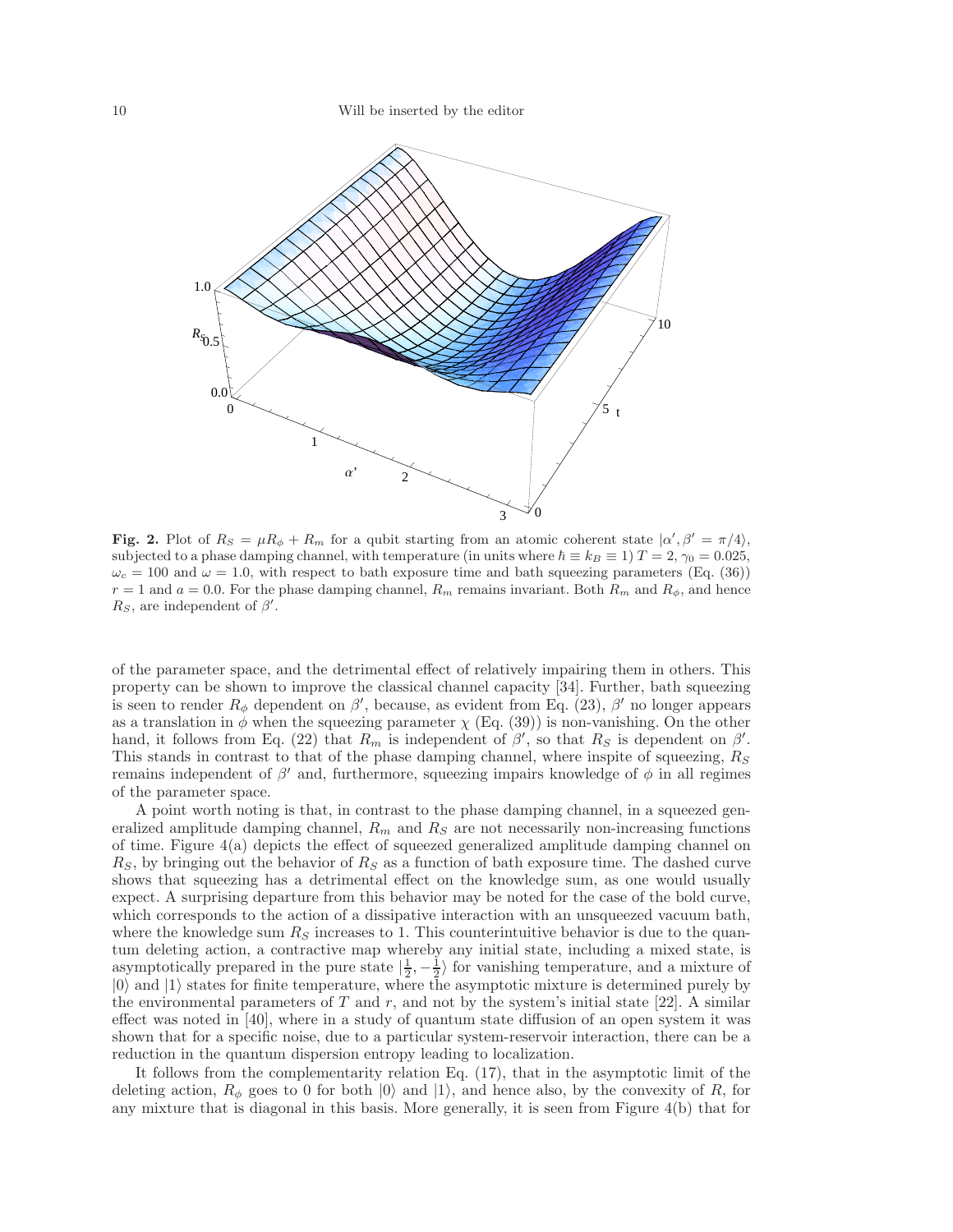

Fig. 3. Plot of  $\mu R_{\phi}$  (scaled  $R_{\phi}$  [Eq. (17)]) for a qubit starting from an atomic coherent state  $|\alpha', \beta'\rangle$ , and subjected to a squeezed generalized amplitude damping channel with temperature (in units where  $\hbar \equiv k_B \equiv 1$ )  $T = 300$ ,  $\gamma_0 = 0.01$ , bath exposure time  $t = 0.1$ , and  $\omega = 1.0$ . Figure (a) is for the case of zero bath squeezing, and (b) for the case of bath squeezing parameters (Eq. (39))  $r = 1$  and  $\Phi = \pi/8$ . Squeezing has the effect of breaking translation symmetry in  $\beta'$  and improving phase knowledge (i.e., reducing phase uncertainty) for certain regimes of the parameter space.



Fig. 4. (a) Plot of  $R_S \equiv \mu R_{\phi} + R_m$  with respect to time for a qubit starting from an atomic coherent state  $|\alpha' = \pi/4, \beta' = \pi/4\rangle$  and subjected to a squeezed generalized amplitude damping channel. The temperature (in units where  $\hbar \equiv k_B \equiv 1$ )  $T = 0$ ,  $\gamma_0 = 0.025$ , and  $\omega = 1.0$ . The bath squeezing parameters (Eq. (39)) are  $\Phi = 0$ , and  $r = 0$  ( $r = 0.5$ ) for the case of bold (dashed) curves. (b) Plot of  $\mu R_{\phi}$  for all  $\alpha'$  as a function of time for a qubit starting from a coherent state  $|\alpha', \pi/2\rangle$  and subjected a squeezed amplitude damping channel with the same parameters as above, with  $T = \Phi = 0$ ,  $r = 0.5$ and  $\gamma = 0.05$ . The  $R_{\phi}$ -decreasing effect of increasing T or r is qualitatively the same.

all initial pure states,  $R_{\phi}$  falls monotonically. This is to be expected since this noise prepares an asymptotic state that lies on the  $z$ -axis of the Bloch sphere, which implies by the convexity property of  $R_{\phi}$  and the fact that  $R_{\phi} = 0$  for the north and south pole states, that asymptotically  $R_{\phi} = 0$  for all initial pure states.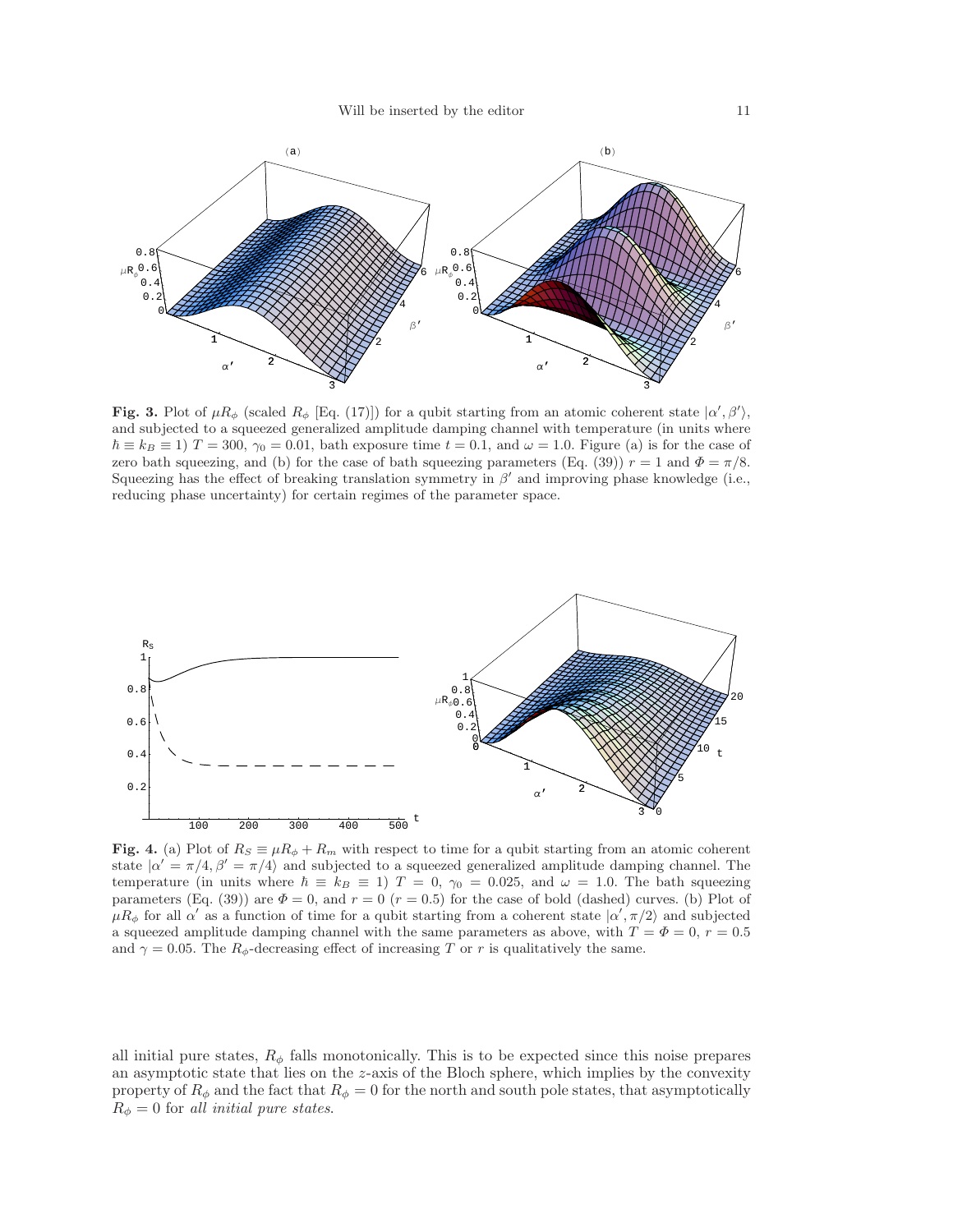# 5 Conclusions

In this work, we have investigated the number-phase complementarity in atomic systems from an entropic perspective through the number and phase distributions. Here number distribution refers to the probability distribution of measurement in the Wigner-Dicke basis (Eq. (14)), while phase distribution is defined by Eq.  $(6)$ . We derive an uncertainty principle in terms of the Kullbäck-Leibler or relative entropy  $R$  of number and phase with respect to a uniform distribution. Since R can be regarded as a measure of knowledge of a random variable, the entropic uncertainty principle takes the form of an upper bound on the sum of number knowledge  $(R_m)$  and phase knowledge  $(R_{\phi})$ . The choice of relative entropy over Shannon entropy was motivated by the fact that the latter is not strictly positive when applied to continuous probability distributions.

In the single-qubit case, number and phase are regarded as quasi-MUBs in the sense that any state maximizing knowledge of one variable simultaneously minimizes knowledge of the other, but maximum phase knowledge is strictly less than 1 bit (and less than  $\log d$  bits in d dimensions).

Since  $R_{\phi}$  is strictly less than one, the relative entropic formulation of the uncertainty principle does not tightly constrain  $R_m$ . We define a family of inequalities, parametrized by  $\mu$  (Eq. (17)), that improves the upper bound on  $R_m$ . When  $\mu = 1$ , we obtain Eq. (16), and get the tightest bound for equatorial states (with the right hand side saturated) when  $\mu \approx 4.085$ . We briefly study the extension of the above concepts to a four-level system, where we find that the sense in which number and phase are said to be complementary must be further weakened to include unidirectional (but not mutual) unbiasedness. In particular, whereas phase is unbiased with respect to number, the converse is not true.

Finally, we study the complementary behavior of number and phase of a qubit subjected to the influence of its environment. For a qubit starting from an atomic coherent state  $|\alpha', \beta'\rangle$ , the translation symmetry of  $R_{\phi}$  in  $\beta'$  is broken by the introduction of squeezing in the bath, for the case of a dissipative system-bath interaction (Figure 3(b)), but not in the case of a non-dissipative interaction. In the case of a purely decohering interaction, characterized by a phase damping channel, we find that noise invariably impairs the knowledge sum for these complementary variables (Eq. (17)), as expected. However, in the case of a squeezed generalized amplitude channel, the knowledge sum can increase in certain regimes. As a particularly dramatic illustration, when an initially maximally mixed state  $\frac{1}{2}(\left|\frac{1}{2},\frac{1}{2}\right)\left(\frac{1}{2},\frac{1}{2}\right|+\left|\frac{1}{2},-\frac{1}{2}\right\rangle\left\langle\frac{1}{2},-\frac{1}{2}\right|)$ is subjected to an unsqueezed vacuum bath,  $R<sub>S</sub>$  rises from 0 to 1 asymptotically.

These results could be potentially useful for applications in quantum communication and quantum cryptography [41] involving atomic systems. The present work brings forth a number of open questions concerning an information theoretic study of complementarity in atomic systems involving continuous-valued POVMs, of which we list some here. Of immediate interest is the question whether the Shannon entropy of  $\mathcal{P}(\phi)$  remains positive for all possible pure and mixed states. If yes, then one may revert back from the use of the knowledge variable  $R$  to that of entropy S. Also of interest is to analytically derive the bounds on the weighted knowledge sum, which we have obtained here numerically. Finally, it is of interest to explore the full scope and implications of one-way biasedness, and its connection to complementarity.

# A Phase damping channel

Consider the Hamiltonian

$$
H = HS + HR + HSR
$$
  
=  $HS + \sum_{k} \hbar \omega_{k} b_{k}^{\dagger} b_{k} + HS \sum_{k} g_{k} (b_{k} + b_{k}^{\dagger}) + HS2 \sum_{k} \frac{g_{k}^{2}}{\hbar \omega_{k}}.$  (24)

Here  $H_S$ ,  $H_R$  and  $H_{SR}$  stand for the Hamiltonians of the system, reservoir and system-reservoir interaction, respectively.  $H<sub>S</sub>$  is a generic system Hamiltonian which can be specified depending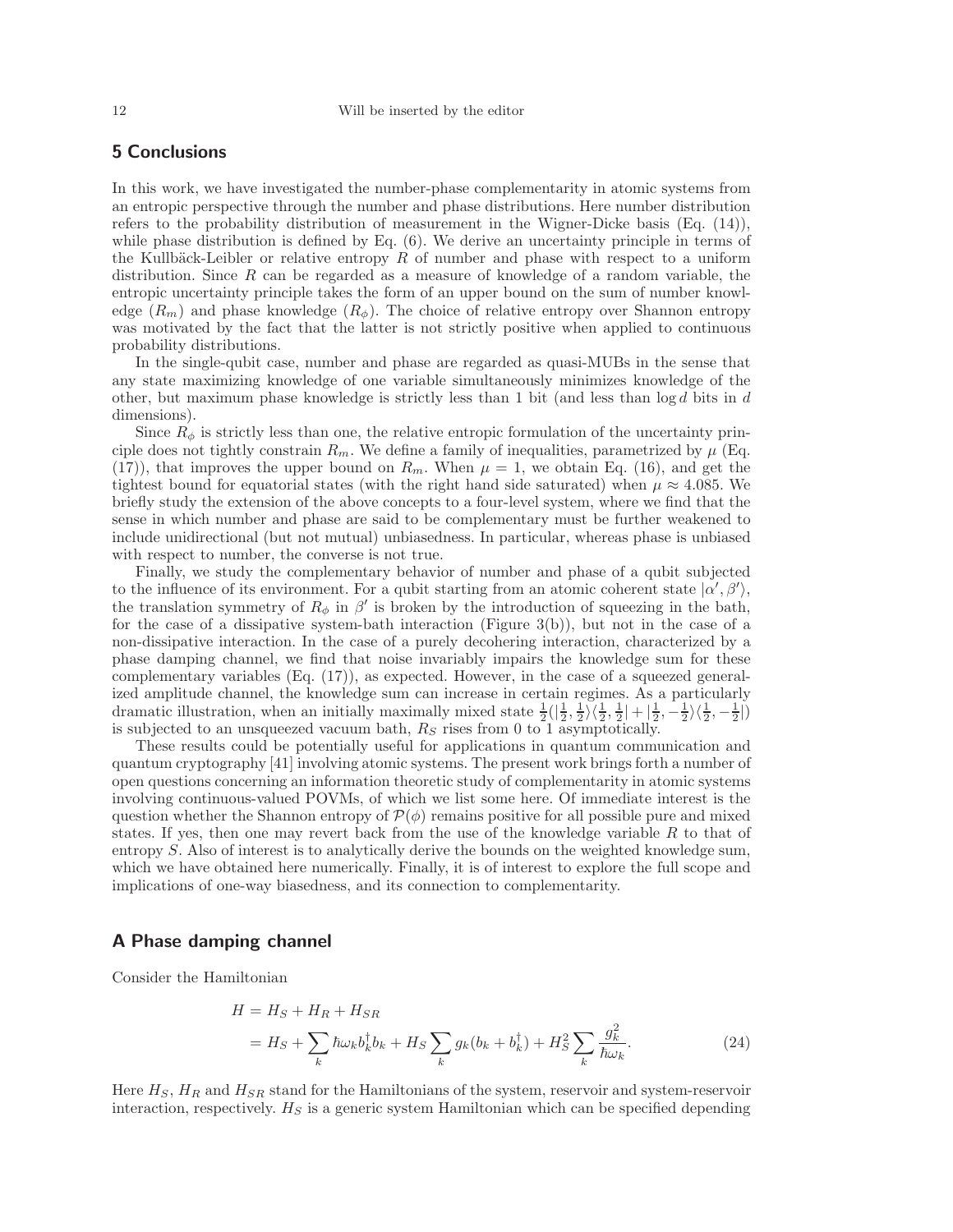on the physical situation.  $b_k^{\dagger}$ ,  $b_k$  denote the creation and annihilation operators for the reservoir oscillator of frequency  $\omega_k$ ,  $g_k$  stands for the coupling constant (assumed real) for the interaction of the oscillator field with the system. The last term on the right-hand side of Eq. (1) is a renormalization inducing 'counter term'. Since  $[H_S, H_{SR}] = 0$ , the Hamiltonian (1) is of QND type. The system-plus-reservoir composite is closed and hence obeys a unitary evolution given by

$$
\rho(t) = e^{-iHt/\hbar} \rho(0) e^{iHt/\hbar}, \qquad (25)
$$

where

$$
\rho(0) = \rho^{s}(0)\rho_{R}(0),
$$
\n(26)

i.e., we assume separable initial conditions. Here  $\rho_R(0)$  is the initial density matrix of the reservoir which we take to be a squeezed thermal bath given by

$$
\rho_R(0) = S(r, \Phi)\rho_{th} S^{\dagger}(r, \Phi), \qquad (27)
$$

where

$$
\rho_{th} = \prod_{k} \left[ 1 - e^{-\beta \hbar \omega_k} \right] e^{-\beta \hbar \omega_k b_k^{\dagger} b_k} \tag{28}
$$

is the density matrix of the thermal bath at temperature T, with  $\beta \equiv 1/(k_BT)$ ,  $k_B$  being the Boltzmann constant, and

$$
S(r_k, \Phi_k) = \exp\left[r_k \left(\frac{b_k^2}{2} e^{-2i\Phi_k} - \frac{b_k^{\dagger 2}}{2} e^{2i\Phi_k}\right)\right]
$$
\n(29)

is the squeezing operator with  $r_k$ ,  $\Phi_k$  being the squeezing parameters [42]. Here we take the system to be a two-level atomic system, with the Hamiltonian

$$
H_S = \frac{\hbar\omega}{2}\sigma_z,\tag{30}
$$

 $\sigma_z$  being the usual Pauli matrix. The reduced density matrix of the system, in the basis of the Wigner-Dicke states  $|j, m\rangle$ , after time t is [33]

$$
\rho_{m,n}^{s}(t) = \begin{pmatrix} \cos^{2}(\frac{\theta_{0}}{2}) & \frac{1}{2}\sin(\theta_{0})e^{-i(\omega t + \phi_{0})}e^{-(\hbar\omega)^{2}}\gamma(t) \\ \frac{1}{2}\sin(\theta_{0})e^{i(\omega t + \phi_{0})}e^{-(\hbar\omega)^{2}}\gamma(t) & \sin^{2}(\frac{\theta_{0}}{2}) \end{pmatrix},
$$
(31)

from which the Bloch vectors can be extracted to yield

$$
\langle \sigma_x(t) \rangle = \sin(\theta_0) \cos(\omega t + \phi_0) e^{-(\hbar \omega)^2 \gamma(t)},
$$
  
\n
$$
\langle \sigma_y(t) \rangle = \sin(\theta_0) \sin(\omega t + \phi_0) e^{-(\hbar \omega)^2 \gamma(t)},
$$
  
\n
$$
\langle \sigma_z(t) \rangle = \cos(\theta_0).
$$
\n(32)

Here  $\gamma(t)$  comes due to the interaction with the environment and for the case of an Ohmic bath with spectral density

$$
I(\omega) = \frac{\gamma_0}{\pi} \omega e^{-\omega/\omega_c},\tag{33}
$$

where  $\gamma_0$  and  $\omega_c$  are two bath parameters characterizing the quantum noise, it can shown that using Eq. (33) one can obtain [25] in the  $T = 0$  limit,

$$
\gamma(t) = \frac{\gamma_0}{2\pi} \cosh(2r) \ln(1+\omega_c^2 t^2) - \frac{\gamma_0}{4\pi} \sinh(2r) \ln\left[\frac{\left(1+4\omega_c^2(t-a)^2\right)}{\left(1+\omega_c^2(t-2a)^2\right)^2}\right] - \frac{\gamma_0}{4\pi} \sinh(2r) \ln(1+4a^2\omega_c^2),\tag{34}
$$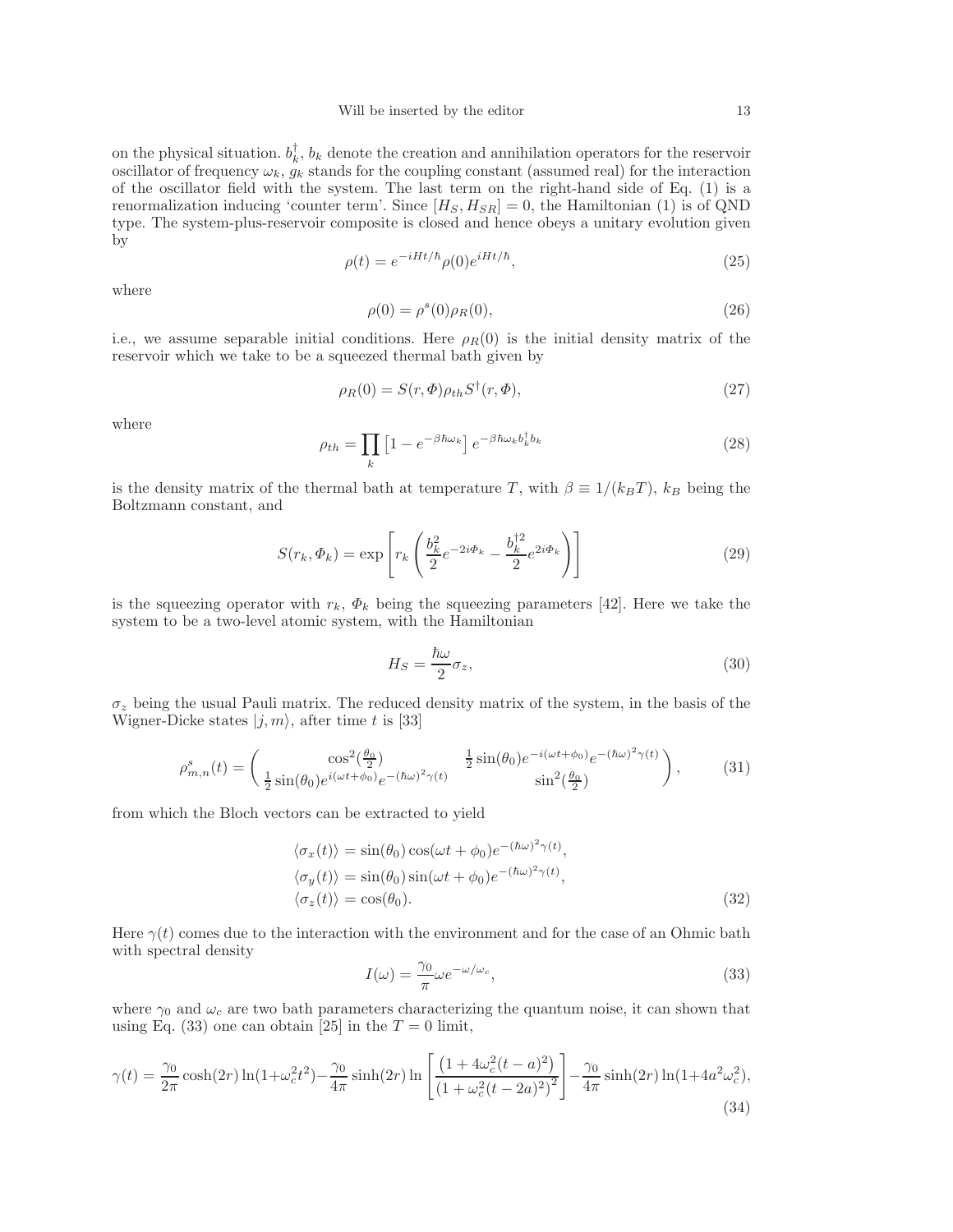where the resulting integrals are defined only for  $t > 2a$ . In the high T limit,  $\gamma(t)$  can be shown to be [25]

$$
\gamma(t) = \frac{\gamma_0 k_B T}{\pi \hbar \omega_c} \cosh(2r) \left[ 2\omega_c t \tan^{-1}(\omega_c t) + \ln\left(\frac{1}{1 + \omega_c^2 t^2}\right) \right] - \frac{\gamma_0 k_B T}{2\pi \hbar \omega_c} \sinh(2r)
$$

$$
\times \left[ 4\omega_c (t - a) \tan^{-1} \left(2\omega_c (t - a)\right) - 4\omega_c (t - 2a) \tan^{-1}(\omega_c (t - 2a)) + 4a\omega_c \tan^{-1}\left(2a\omega_c\right) \right.
$$

$$
+ \ln\left(\frac{\left[1 + \omega_c^2 (t - 2a)^2\right]^2}{\left[1 + 4\omega_c^2 (t - a)^2\right]} \right) + \ln\left(\frac{1}{1 + 4a^2 \omega_c^2}\right) \right],
$$
(35)

where, again, the resulting integrals are defined for  $t > 2a$ . Here we have for simplicity taken the squeezed bath parameters as

$$
\cosh(2r(\omega)) = \cosh(2r), \quad \sinh(2r(\omega)) = \sinh(2r),
$$
  

$$
\Phi(\omega) = a\omega,
$$
 (36)

where  $a$  is a constant depending upon the squeezed bath. The results pertaining to a thermal bath can be obtained from the above equations by setting the squeezing parameters r and  $\Phi$ to zero.  $\sigma_x$ ,  $\sigma_y$ ,  $\sigma_z$  are the standard Pauli matrices. It can be easily seen from the above Bloch vector equations that the QND evolution causes a coplanar, fixed by the polar angle  $\theta_0$ , in-spiral towards the  $z$ -axis of the Bloch sphere. This is the characteristic of a phase-damping channel [4].

### B Squeezed generalized amplitude damping channel

Here the reduced dynamics of the two level atomic system  $(30)$  interacting with a squeezed thermal bath under a weak Born-Markov and rotating wave approximation is studied. This implies that here the system interacts with its environment via a non-QND interaction, i.e.,  $[H<sub>S</sub>, H<sub>SR</sub>] \neq 0$  such that along with a loss in phase information, energy dissipation also takes place. The evolution has a Lindblad form which in the interaction picture is given by [24]

$$
\frac{d}{dt}\rho^{s}(t) = \gamma_{0}(N+1)\left(\sigma_{-\rho}^{s}(t)\sigma_{+} - \frac{1}{2}\sigma_{+}\sigma_{-\rho}^{s}(t) - \frac{1}{2}\rho^{s}(t)\sigma_{+}\sigma_{-}\right) \n+ \gamma_{0}N\left(\sigma_{+}\rho^{s}(t)\sigma_{-} - \frac{1}{2}\sigma_{-\sigma_{+}\rho}^{s}(t) - \frac{1}{2}\rho^{s}(t)\sigma_{-\sigma_{+}}\right) \n- \gamma_{0}M\sigma_{+}\rho^{s}(t)\sigma_{+} - \gamma_{0}M^{*}\sigma_{-\rho}^{s}(t)\sigma_{-}.
$$
\n(37)

Here

$$
N = N_{\rm th}(\cosh^2 r + \sinh^2 r) + \sinh^2 r,\tag{38}
$$

$$
M = -\frac{1}{2}\sinh(2r)e^{i\Phi}(2N_{th} + 1),\tag{39}
$$

and

$$
N_{\rm th} = \frac{1}{e^{\hbar \omega/(k_B T)} - 1},\tag{40}
$$

where  $N_{\rm th}$  is the Planck distribution giving the number of thermal photons at the frequency  $\omega$ , and  $r, \Phi$  are squeezing parameters of the bath. The case of a thermal bath without squeezing can be obtained from the above expressions by setting these squeezing parameters to zero.  $\gamma_0$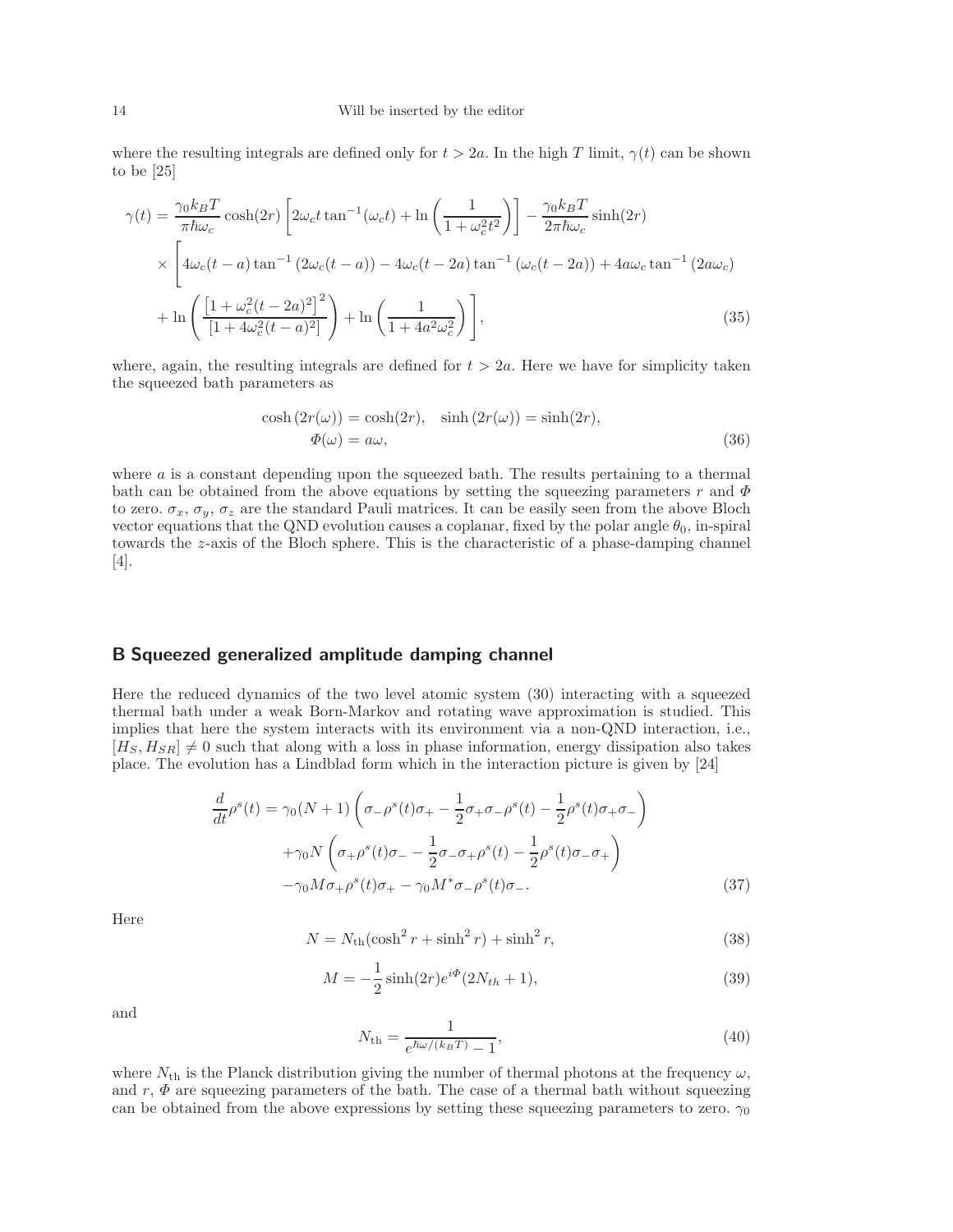is a constant typically denoting the system-environment coupling strength. This equation can be expressed in a manifestly Lindblad form as

$$
\frac{d}{dt}\rho^s(t) = \sum_{j=1}^2 \left( 2R_j \rho^s R_j^\dagger - R_j^\dagger R_j \rho^s - \rho^s R_j^\dagger R_j \right),\tag{41}
$$

where  $R_1 = (\gamma_0 (N_{\text{th}} + 1)/2)^{1/2} R$ ,  $R_2 = (\gamma_0 N_{\text{th}}/2)^{1/2} R^{\dagger}$ . Here  $R = \sigma_- \cosh(r) + e^{i\Phi} \sigma_+ \sinh(r)$ , and  $\sigma_{\pm} = \frac{1}{2} (\sigma_x \pm i \sigma_y)$ . If  $T = 0$ , so that  $N_{\text{th}} = 0$ , then  $R_2$  vanishes, and a single Lindblad operator suffices. The fact that the above equation can be expressed in the form (41) guarantees a Kraus or operator- sum representation [4] for the evolution of the reduced density matrix. It can be seen that the reduced density matrix, obtained by solving Eq. (37) in the Bloch form, shrinks towards the asymptotic equilibrium state  $\rho_{asymp}$ , given by

$$
\rho_{asymp} = \begin{pmatrix} 1-p & 0 \\ 0 & p \end{pmatrix},\tag{42}
$$

where  $p = \frac{1}{2} \left[ 1 + \frac{1}{(2N+1)} \right]$ . For the case of zero squeezing and zero temperature, this action corresponds to an amplitude-damping channel [4,33] with the Bloch sphere shrinking to a point representing the state  $|0\rangle$  (the south pole of the Bloch sphere) while for the case of finite T but zero squeezing, the above action corresponds to a generalized amplitude-damping channel [4,33] with the Bloch sphere shrinking to a point along the line joining the south pole to the center of the Bloch sphere. The center of the Bloch sphere is reached in the limit of infinite temperature. Thus, the interaction with the environment provides a contractive map, such that the asymptotic state is pure  $(p = 1)$ , corresponding to the deletion action [22], or mixed  $(p < 1)$ , depending on environmental conditions. For finite  $T$  and bath squeezing, the above corresponds to a squeezed generalized amplitude damping channel [34].

In Eq. (23), the parameter  $\alpha$  is given by

$$
\alpha = \sqrt{\gamma_0^2 |M|^2 - \omega^2},\tag{43}
$$

while

$$
\gamma^{\beta} = \gamma_0 (2N + 1). \tag{44}
$$

# **References**

- 1. K. Kraus, Phys. Rev. D 35, (1987) 3070.
- 2. H. Maassen and J. B. M. Uffink, Phys. Rev. Lett. 60, (1988) 1103.
- 3. D. Deutsch, Phys. Rev. Lett. 50, (1983) 631.
- 4. M. Nielsen and I. Chuang, Quantum Computation and Quantum Information (Cambridge 2000).
- 5. A. Galindo, M.A. Martin-Delgado, Rev. Mod. Phys. 74, (2000) 347.
- 6. D. T. Pegg and S. M. Barnett, J. Mod. Opt. 36, (1989) 7; Phys. Rev. A 39, (1989) 1665.
- 7. S. Abe, Phys. Lett. A 166, (1992) 163.
- 8. S. Wehner and A. Winter, eprint arXiv:0710.1185.
- 9. I. D. Ivanovic, J. Phys. A 14, (1981) 3241.
- 10. T. Durt, J. Phys. A: Math. Gen. 38, (2005) 5267.
- 11. S. Kullback and R. A. Leibler, Ann. of Math. Stat. 22, (1951) 79.
- 12. S. Massar, eprint quant-ph/0703036.
- 13. V. Perinova, A. Luks and J. Perina, Phase in Optics (World Scientific, Singapore 1998).
- 14. P. A. M. Dirac, Proc. R. Soc. Lond. A 114, (1927) 243.
- 15. L. Susskind and J. Glogower, Physics 1, (1964) 49.
- 16. P. Carruthers and M. M. Nieto, Rev. Mod. Phys. 40, (1968) 411.
- 17. J. H. Shapiro, S. R. Shepard and N. C. Wong, Phys. Rev. Lett. 62, (1989) 2377.
- 18. Quantum Phase and Phase Dependent Measurements, Eds. W. P. Schleich and S. M. Barnett, Phys. Scr. (Special issue) T48, (1993) 1-144.